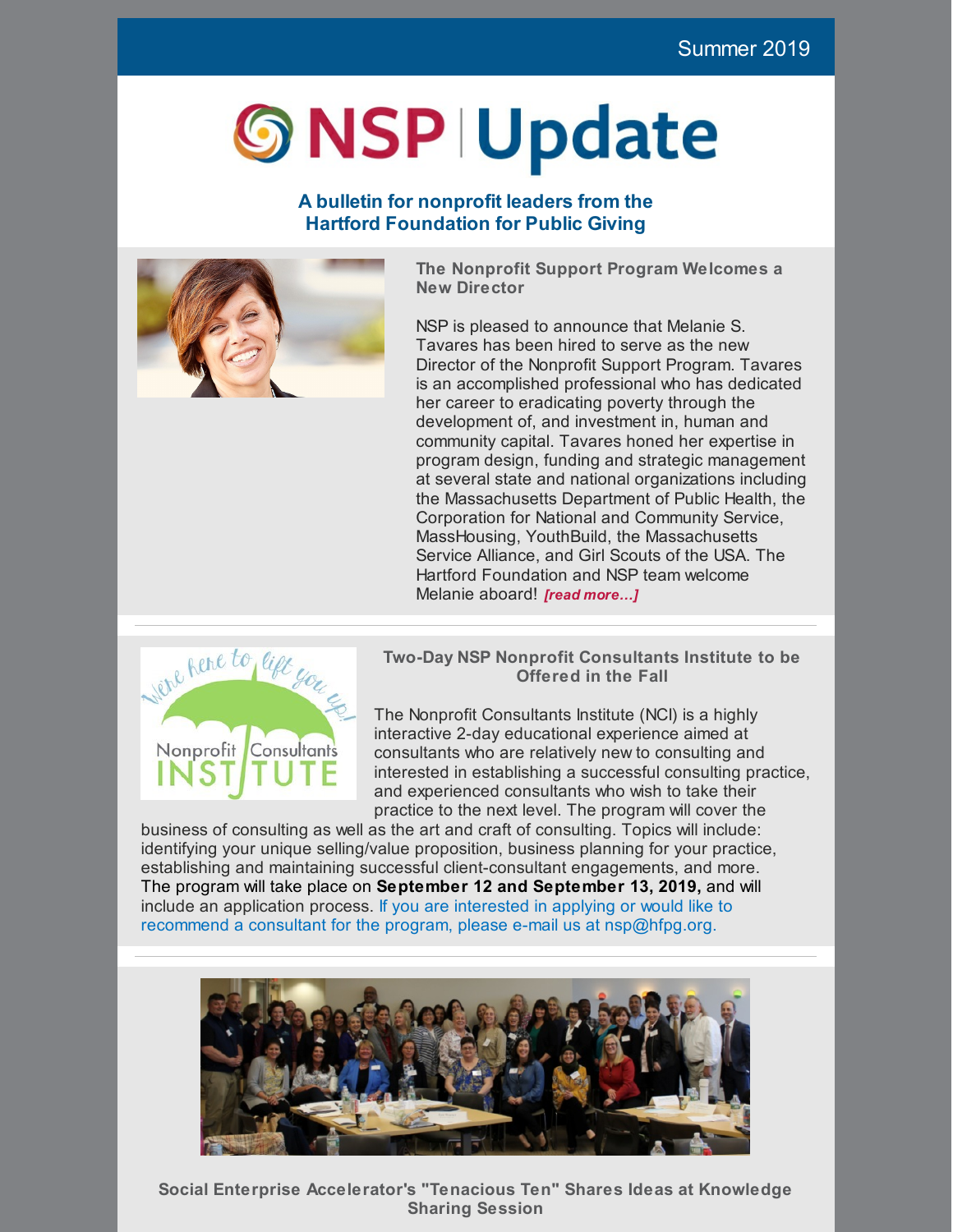Having reached the mid-point of their intensive business planning efforts for their earned income ventures, the 10 organizations selected to participate in the Social Enterprise Accelerator came together on May 6 to share learnings, successes, challenges, and opportunities to date. A number of collaboration and partnership opportunities surfaced during the session as the organizations recognized ways in which they can support and benefit from each other's ventures.

The next step is to raise start-up capital for their ventures. If you are interested in contributing toward any of the organizations' start-up costs, please contact the organizations directly, and ask about attending the June 20 and 21 "Fast Pitch" sessions.

Brain Injury [Alliance](http://www.biact.org/) of CT – *Brain Injury Navigator, tailored resources and guidance for survivors and families*

[Chrysalis](https://chrysaliscenterct.org/) Center – *La Cocina, culinary arts training, catering, and conference center* [Community](https://ccgcinc.org/) Child Guidance Clinic – *Transportation service for school kids with special needs* CRIS [Radio](https://crisradio.org/) – *CRISAccess, audio recordings for accessible, inclusive experiences in public spaces* [Harc](https://harc-ct.org/) – *Sock Starz, novelty sock business*

[Hartford](https://www.hplct.org/) Pubic Library – *Digital Library Lab, imaging and digital archiving* New [Horizons](https://newhorizonsinc.org/) – *Sunshine Wheels, medical transportation for seniors and physically disabled* [RE-Center](https://re-center.org/) Race & Equity in Education – *Equity consulting and training* Riverfront [Recapture](http://www.riverfront.org/) – Riverfront Outdoors, recreational and instructional offerings The Open [Hearth](https://www.theopenhearth.org/) – *Open Hearth Works, contracted labor services*

## **NSP's Financial Management Program Helps You Build Strong Financial Systems**

Strong financial systems are essential for nonprofits to maintain a high level of fiscal accountability and comply with complex reporting requirements. Through a combination of assessments, grants and consultation, the Financial [Management](https://www.hfpgnonprofitsupportprogram.org/what-we-offer/financial-management/financial-management-assessment) Program can help your organization strengthen its financial systems to meet the challenges of today's environment.

**The Nonprofit Loan Fund** is another option to help you manage better. The Loan [Fund](https://www.hfpgnonprofitsupportprogram.org/what-we-offer/financial-management/hedco-loan-fund) has funds available for low interest loans and lines of credit to help your organization with cash flow difficulties because of delays in grant or contractual payments, to purchase equipment, or make leasehold improvements.

Featured in the Nonprofit Quarterly, the Executive Director's Guide to Financial Leadership is a resource to help leaders guide their [organizations](https://nonprofitquarterly.org/2019/01/10/executive-directors-guide-financial-leadership/) to financial sustainability.



### **Vu Le Wins Rave Reviews from Nonprofits at NSP Spring Event**

Writer, speaker, blogger and nonprofit trailblazer, Vu Le, was the speaker at NSP's annual Spring Event, attended by 200+ Hartford-area staff and board leaders. Vu challenged an enthusiastic audience to think and act differently by moving from silos to community alliances, de-emphasizing overhead costs and sustainability issues, and embedding equity and inclusion into everyday practices.

Many of these [concepts](https://nonprofitaf.com/about/) are captured in Vu's weekly blog and his article, *Star Trek and the Future of the [Nonprofit](https://nonprofitquarterly.org/2017/11/08/star-trek-future-nonprofit-sector/) Sector.*

**NSP Offers Free Nonprofit Risk Management Center Membership to Nonprofits Serving Greater Hartford**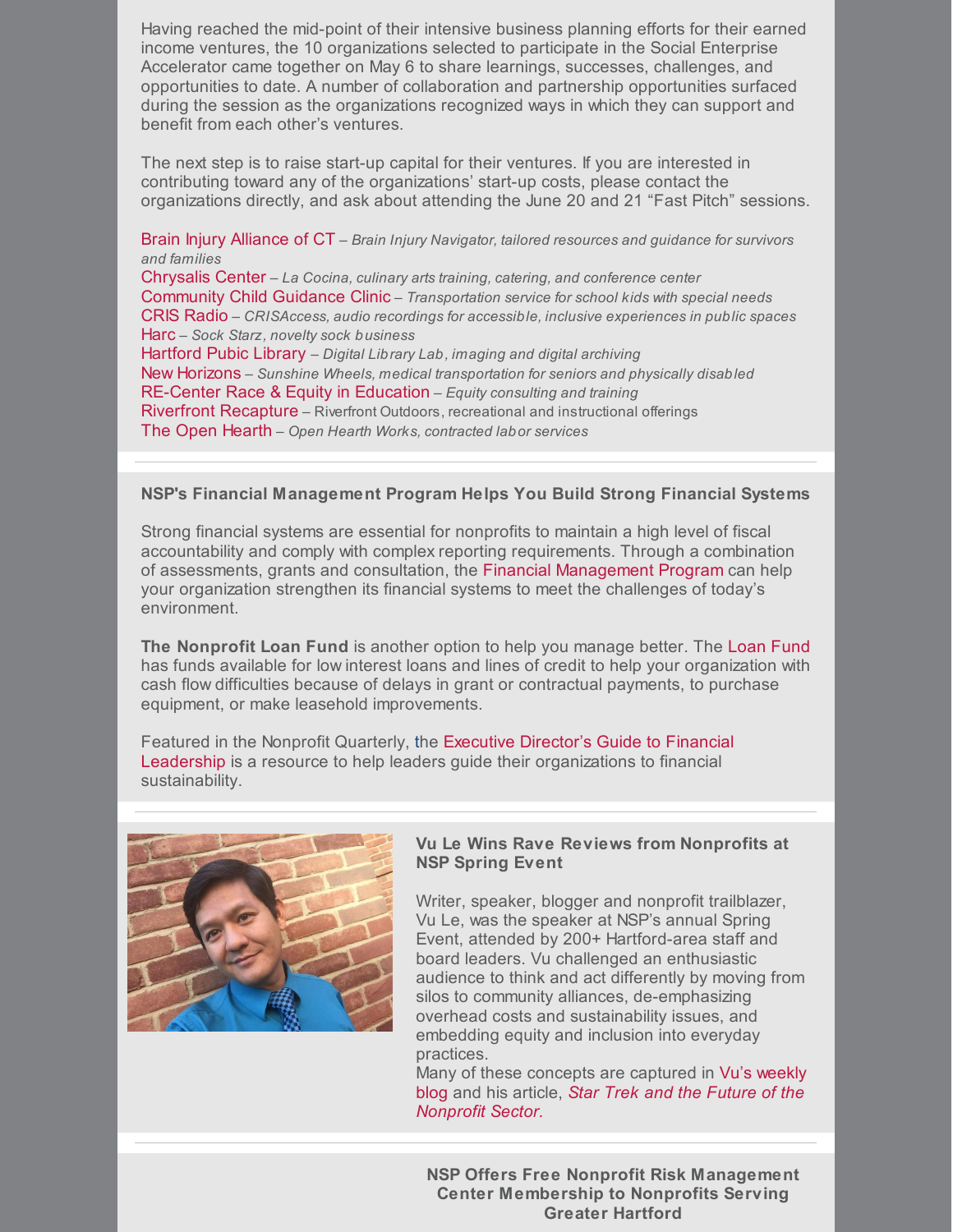

If you are a nonprofit that serves Greater Hartford, you have free access to the Hartford Foundation's member benefits through the Nonprofit Risk Management Center. NRMC helps nonprofits to effectively manage a broad range of risks including volunteer management, workplace safety, youth protection, board governance, and more.

To see what you're entitled to as a member, go to <https://www.nonprofitrisk.org/affiliate-membership/> and scroll down to "Affiliate Member Benefits."

**To register to access member benefits:**

- Go to [https://www.nonprofitrisk.org](https://www.nonprofitrisk.org/) and click on "Affiliate Login" in the upper right corner.
- Click on "Create your Account" and enter your information. (Enter: "Hartford Foundation for Public Giving" in both the "Your Organization Name" and "Affiliate" fields).
- Click on "Subscribe" at the bottom of the page.

Your membership will be approved within 24 hours, at which point you may access any of the member benefits**.** If you have questions about any of the resources, please don't contact NSP, but contact Kay Nakamura, 703-777-3504 or [Kay@nonprofitrisk.org](mailto:Kay@nonprofitrisk.org).

## **Could** *HFPG Impact! Greater Hartford* **Benefit Your Nonprofit?**

HFPG Impact! is the Hartford Foundation's new impact investing subsidiary. Through HFPG Impact! the Foundation will seek opportunities to invest in projects throughout the region that have the potential to create inclusive community prosperity and transformative change. Investments may take the form of debt, equity or guarantees and may be in addition to any grants a nonprofit may receive through the Foundation. Examples of potential investments to area nonprofits could include: bridge loans to help capital projects move forward while pledges are gathered, or seed capital to start or expand revenue-generating social enterprises.

More information on the screening for these investments and the process can be found on our [website](https://www.hfpg.org/our-approach/hfpg-impact-greater-hartford/). If you have questions or have a proposed investment you would like to discuss, please contact Erika Frank at [efrank@hfpg.org](mailto:efrank@hfpg.org).



## **Register for Hartford Public Library's Free Workshops for Nonprofits**

Hartford Public Library's free Nonprofit Workshop Series is offered in partnership with the Hartford Foundation in order to better meet the needs of smaller nonprofits.

Still ahead this spring:

- Small Nonprofit Information Fair May 22
- Board Member Bootcamp June 5
- Mission Possible: How to Start & Grow a Thriving Nonprofit – June 12

For details and registration information contact the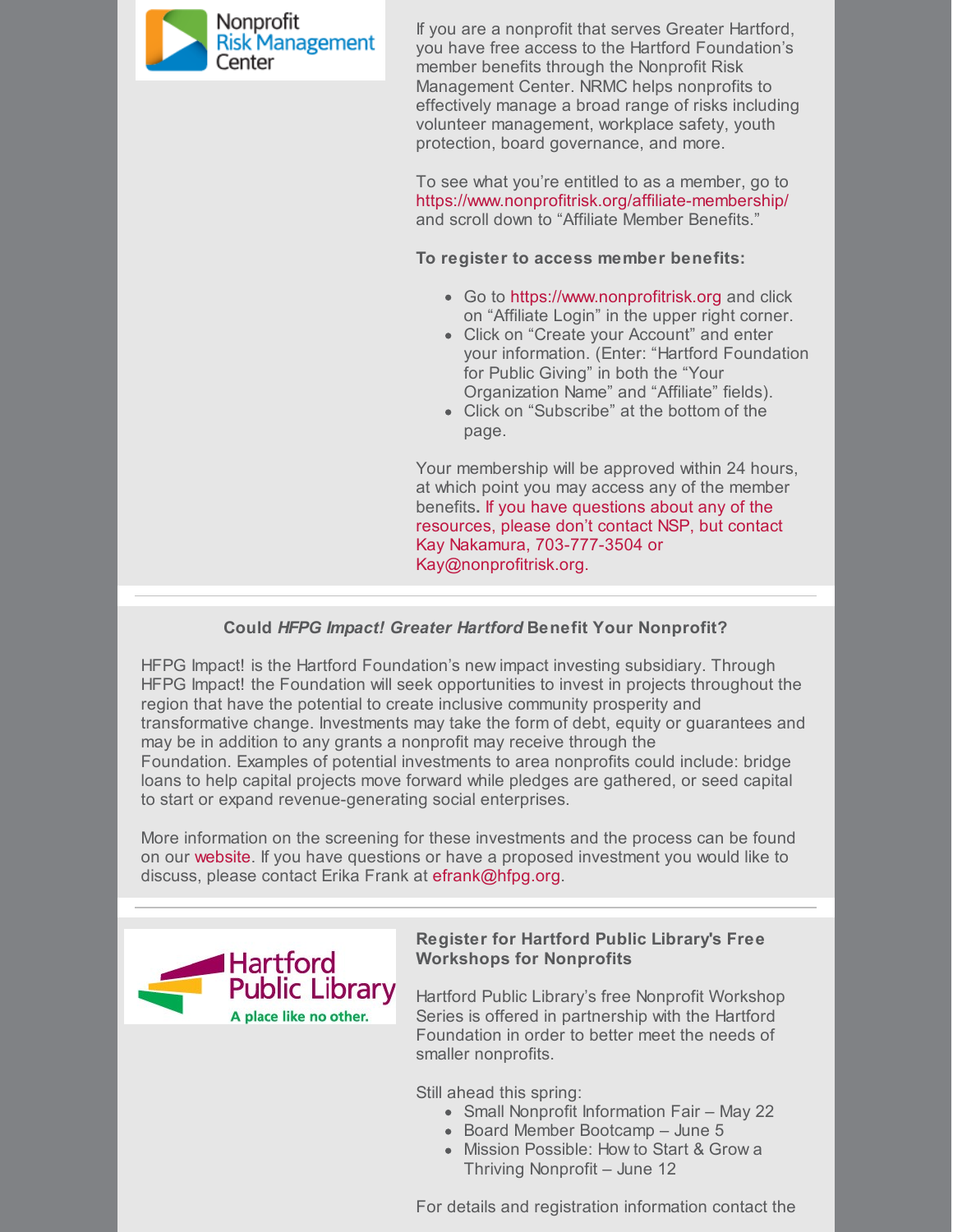[Hartford](https://www.hplct.org/library-services/nonprofits/workshops) Public Library**.**

**Resources for New Nonprofits** Starting a new nonprofit, or looking for some helpful nonprofit resources? Check out these materials on the NSP [website](https://www.hfpgnonprofitsupportprogram.org/i-need-help-with/new-start-up-nonprofits)**.**



## **Greater Together Community Funds Established in 29 Towns**

The Hartford Foundation has created 29 new funds, one for each of the towns in our region. The purpose of the Greater Together Community Funds is to support the community in taking ownership around the needs in their towns, encourage broad and inclusive civic engagement and anchor the Hartford Foundation in each town. Click [here](http://www.hfpg.org/donors/give-fund/greatertogether-community-funds/) to learn more.



### **Register for Tom Ahern's Free Workshop on Donor-Centered Communications at Bay Path**

Bay Path University is sponsoring a free workshop featuring communications guru, Tom Ahern on June 7 from 8:30 a.m. to noon. Tom will speak about how to keep the new donors you acquire, and raise more money from your existing supporters. Click [here](https://www.baypath.edu/events-calendar/details/hot-topics-in-philanthropy-donor-centered-communications/2019-06-07/) to register for the event.



# **Pro Bono Partnership Can Provide Free Legal Services to Your Nonprofit**

If you are considering: updating your by-laws, revising your employee handbook, moving to a new space, or merging or collaborating with another organization, PBP may be able to help. PBP provides free non-litigation legal services to nonprofits in areas such as corporate structure and governance, regulatory compliance, contracts, employment and environmental law, fundraising, intellectual property, lobbying, mergers, bankruptcy and dissolution, and real estate.

Visit <https://www.probonopartner.org/> or contact Priya Morganstern, Director of PBP's Hartford Program at (860) 541-4950 or [pmorganstern@probonopartner.org](mailto:pmorganstern@probonopartner.org).

## **Our NSP Team**

Melanie [Tavares,](mailto:mtavares@hfpg.org) Director Meher Shulman, [Associate](mailto:mshulman@hfpg.org) Director Amy Studwell, Senior [Nonprofit](mailto:astudwell@hfpg.org) Support Program Officer